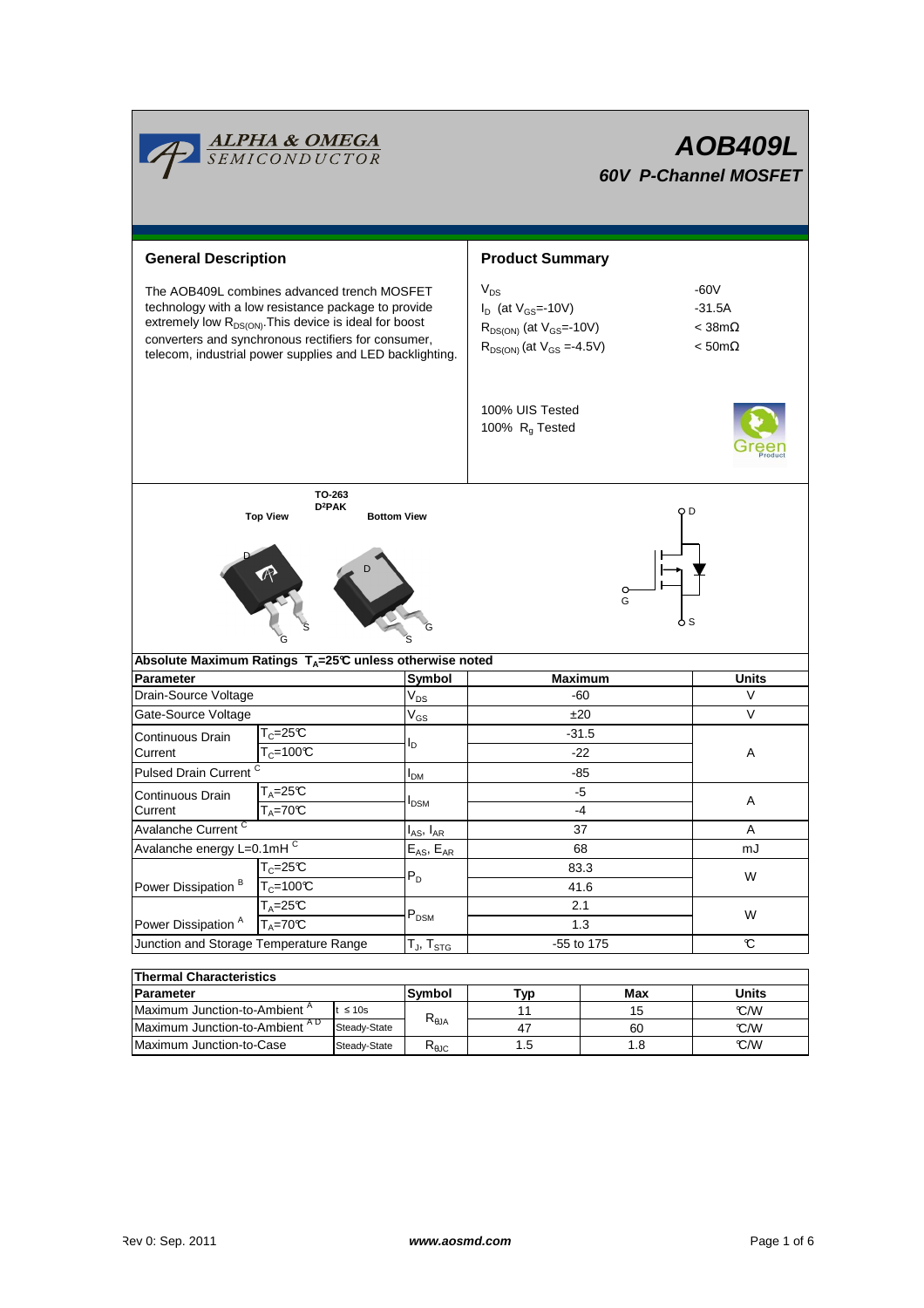

#### **Electrical Characteristics (TJ=25°C unless otherwise noted)**

| Symbol                      | <b>Parameter</b>                                            | <b>Conditions</b>                                                                                          |                              | Min    | Typ            | <b>Max</b> | <b>Units</b> |  |  |  |  |
|-----------------------------|-------------------------------------------------------------|------------------------------------------------------------------------------------------------------------|------------------------------|--------|----------------|------------|--------------|--|--|--|--|
| <b>STATIC PARAMETERS</b>    |                                                             |                                                                                                            |                              |        |                |            |              |  |  |  |  |
| <b>BV<sub>DSS</sub></b>     | Drain-Source Breakdown Voltage                              | $I_D = -250 \mu A$ , $V_{GS} = 0V$                                                                         |                              | -60    |                |            | $\vee$       |  |  |  |  |
| $I_{DSS}$                   | Zero Gate Voltage Drain Current                             | $V_{DS}$ =-60V, $V_{GS}$ =0V                                                                               |                              |        |                | -1         |              |  |  |  |  |
|                             |                                                             |                                                                                                            | $T_{\text{J}} = 55^{\circ}C$ |        |                | $-5$       | $\mu$ A      |  |  |  |  |
| I <sub>GSS</sub>            | Gate-Body leakage current                                   | $V_{DS} = 0V$ , $V_{GS} = \pm 20V$                                                                         |                              |        |                | ±100       | nA           |  |  |  |  |
| $V_{GS(th)}$                | Gate Threshold Voltage                                      | V <sub>DS</sub> =V <sub>GS</sub> , I <sub>D</sub> =-250µA                                                  |                              | $-1.2$ | $-2.1$         | $-2.4$     | $\vee$       |  |  |  |  |
| $I_{D(ON)}$                 | On state drain current                                      | $V_{GS}$ =-10V, $V_{DS}$ =-5V                                                                              |                              | $-85$  |                |            | A            |  |  |  |  |
| $R_{DS(ON)}$                |                                                             | $V_{GS}$ =-10V, $I_{D}$ =-20A                                                                              |                              |        | 30             | 38         | $m\Omega$    |  |  |  |  |
|                             | Static Drain-Source On-Resistance                           |                                                                                                            | $T_{\parallel} = 125$ °C     |        | 53             | 66         |              |  |  |  |  |
|                             |                                                             | $V_{GS}$ =-4.5V, $I_{D}$ =-20A                                                                             |                              |        | 39             | 50         | $m\Omega$    |  |  |  |  |
| $g_{FS}$                    | <b>Forward Transconductance</b>                             | $V_{DS} = -5V$ , $I_{D} = -20A$                                                                            |                              |        | 32             |            | S            |  |  |  |  |
| $V_{SD}$                    | Diode Forward Voltage                                       | $IS=-1A, VGS=0V$                                                                                           |                              |        | $-0.72$        | -1         | V            |  |  |  |  |
| $I_{\tt S}$                 | Maximum Body-Diode Continuous Current <sup>G</sup>          |                                                                                                            |                              |        |                | 60         | A            |  |  |  |  |
|                             | <b>DYNAMIC PARAMETERS</b>                                   |                                                                                                            |                              |        |                |            |              |  |  |  |  |
| $C_{iss}$                   | Input Capacitance                                           | $V_{GS}$ =0V, $V_{DS}$ =-30V, f=1MHz                                                                       |                              | 1969   | 2461           | 2953       | pF           |  |  |  |  |
| $C_{\rm oss}$               | <b>Output Capacitance</b>                                   |                                                                                                            |                              | 125    | 178            | 231        | рF           |  |  |  |  |
| $\mathsf{C}_{\mathsf{rss}}$ | Reverse Transfer Capacitance                                |                                                                                                            |                              | 72     | 120            | 168        | pF           |  |  |  |  |
| $R_{q}$                     | Gate resistance                                             | $V_{GS}$ =0V, $V_{DS}$ =0V, f=1MHz                                                                         |                              |        | $\overline{2}$ | 4          | Ω            |  |  |  |  |
|                             | <b>SWITCHING PARAMETERS</b>                                 |                                                                                                            |                              |        |                |            |              |  |  |  |  |
| $Q_q(10V)$                  | Total Gate Charge                                           | $V_{GS}$ =-10V, $V_{DS}$ =-30V, $I_{D}$ =-20A                                                              |                              | 34     | 43             | 52         | nC           |  |  |  |  |
| $Q_q(4.5V)$                 | <b>Total Gate Charge</b>                                    |                                                                                                            |                              | 16     | 19.7           | 24         | nC           |  |  |  |  |
| $\mathsf{Q}_{\mathsf{gs}}$  | Gate Source Charge                                          |                                                                                                            |                              | 8      | 10.2           | 12         | nC           |  |  |  |  |
| $\mathsf{Q}_{\text{gd}}$    | Gate Drain Charge                                           |                                                                                                            |                              | 5      | 8.9            | 12.5       | nC           |  |  |  |  |
| $t_{D(on)}$                 | Turn-On DelayTime                                           | $V_{\text{GS}}$ =-10V, $V_{\text{DS}}$ =-30V, R <sub>1</sub> =1.5 $\Omega$ ,<br>$R_{\text{GEN}} = 3\Omega$ |                              |        | 12             |            | ns           |  |  |  |  |
| $\mathfrak{t}_{\mathsf{r}}$ | Turn-On Rise Time                                           |                                                                                                            |                              |        | 14.5           |            | ns           |  |  |  |  |
| $t_{D(off)}$                | Turn-Off DelayTime                                          |                                                                                                            |                              |        | 38             |            | ns           |  |  |  |  |
| $t_f$                       | <b>Turn-Off Fall Time</b>                                   |                                                                                                            |                              |        | 15             |            | ns           |  |  |  |  |
| $\mathfrak{t}_{\text{rr}}$  | Body Diode Reverse Recovery Time                            | $I_F$ =-20A, dl/dt=500A/ $\mu$ s                                                                           |                              | 18     | 25.7           | 33         | ns           |  |  |  |  |
| $Q_{rr}$                    | Body Diode Reverse Recovery Charge   IF=-20A, dl/dt=500A/us |                                                                                                            |                              |        | 167            | 217        | nC           |  |  |  |  |

A. The value of R<sub>BJA</sub> is measured with the device mounted on 1in<sup>2</sup> FR-4 board with 2oz. Copper, in a still air environment with T<sub>A</sub> =25°C. The Power dissipation P<sub>DSM</sub> is based on R <sub>θJA</sub> and the maximum allowed junction temperature of 150°C. The value in any given application depends

on the user's specific board design, and the maximum temperature of 175°C may be used if the PCB allows it. B. The power dissipation P<sub>D</sub> is based on T<sub>J(MAX)</sub>=175°C, using junction-to-case thermal resistance, and is more useful in setting the upper<br>dissipation limit for cases where additional heatsinking is used.

C. Repetitive rating, pulse width limited by junction temperature T<sub>J(MAX)</sub>=175°C. Ratings are based on low frequency and duty cycles to keep initial  $T_1 = 25^\circ$  C.

D. The  $R_{AIA}$  is the sum of the thermal impedance from junction to case  $R_{AIC}$  and case to ambient.

E. The static characteristics in Figures 1 to 6 are obtained using <300µs pulses, duty cycle 0.5% max.

F. These curves are based on the junction-to-case thermal impedance which is measured with the device mounted to a large heatsink, assuming a maximum junction temperature of  $T_{J(MAX)}$ =175° C. The SOA curve provides a single pulse rating.

G. The maximum current limited by package.

H. These tests are performed with the device mounted on 1 in<sup>2</sup> FR-4 board with 2oz. Copper, in a still air environment with T<sub>A</sub>=25°C.

THIS PRODUCT HAS BEEN DESIGNED AND QUALIFIED FOR THE CONSUMER MARKET. APPLICATIONS OR USES AS CRITICAL COMPONENTS IN LIFE SUPPORT DEVICES OR SYSTEMS ARE NOT AUTHORIZED. AOS DOES NOT ASSUME ANY LIABILITY ARISING OUT OF SUCH APPLICATIONS OR USES OF ITS PRODUCTS. AOS RESERVES THE RIGHT TO IMPROVE PRODUCT DESIGN, FUNCTIONS AND RELIABILITY WITHOUT NOTICE.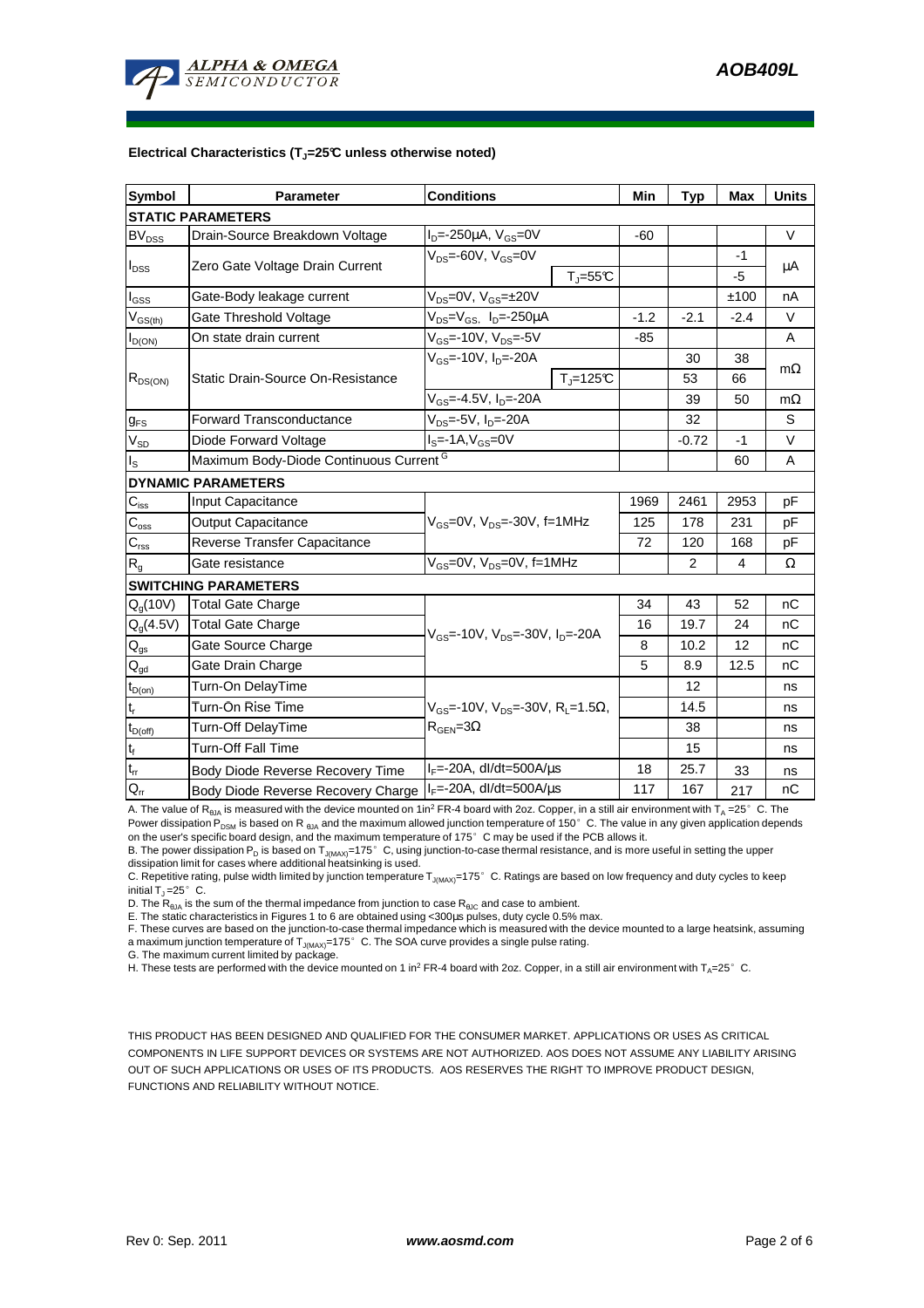

# **TYPICAL ELECTRICAL AND THERMAL CHARACTERISTICS**

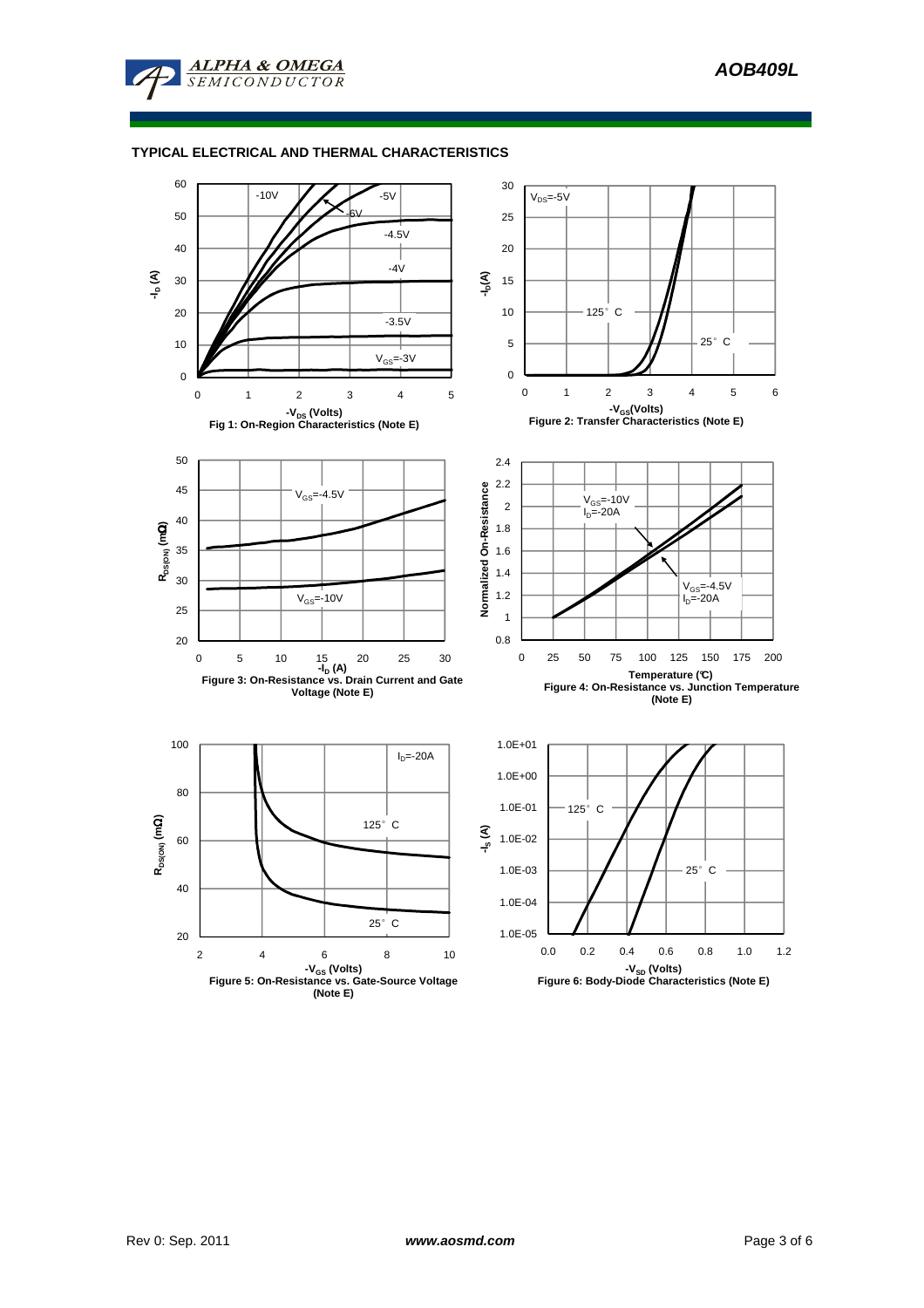

# **TYPICAL ELECTRICAL AND THERMAL CHARACTERISTICS**



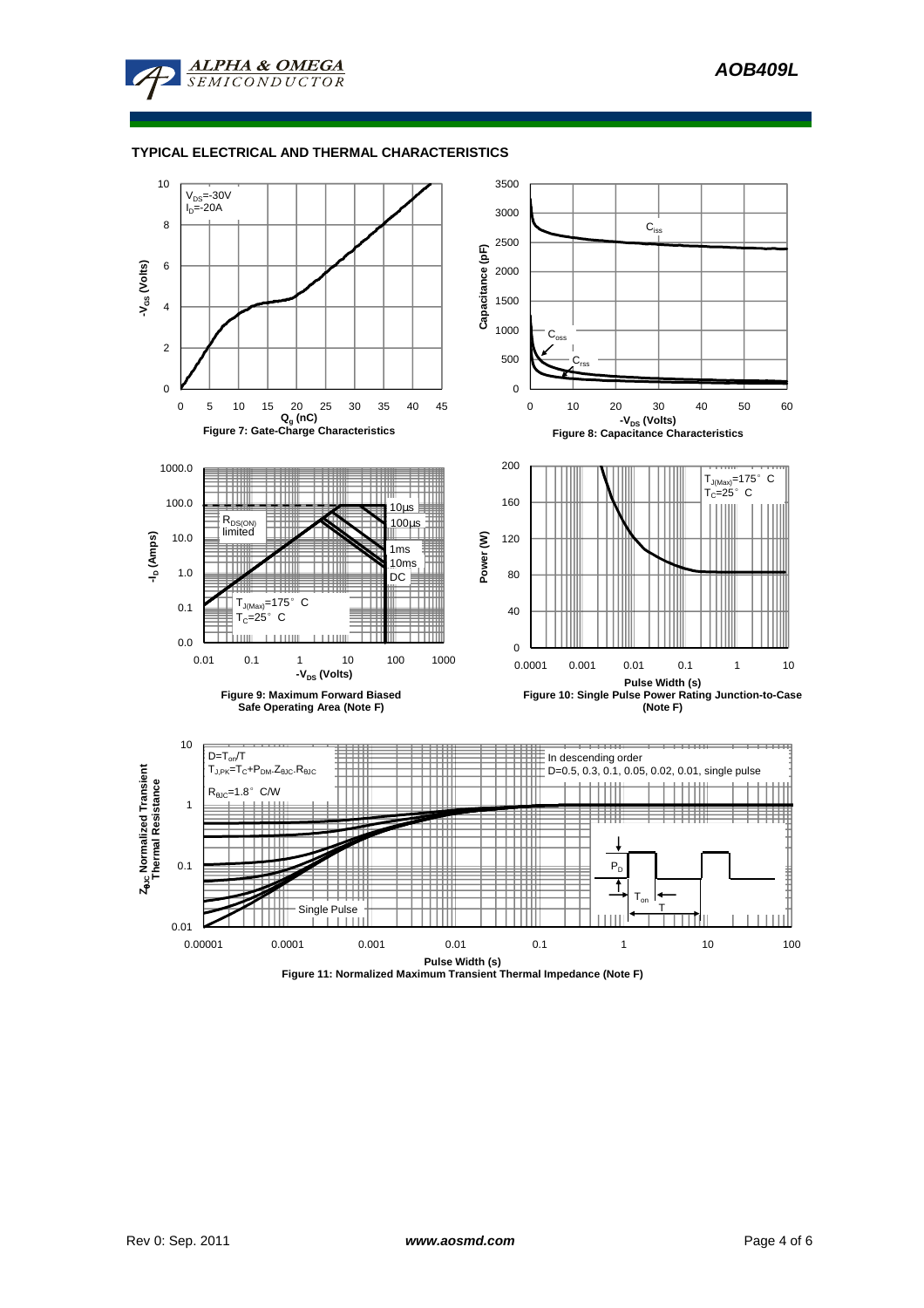

# **TYPICAL ELECTRICAL AND THERMAL CHARACTERISTICS**